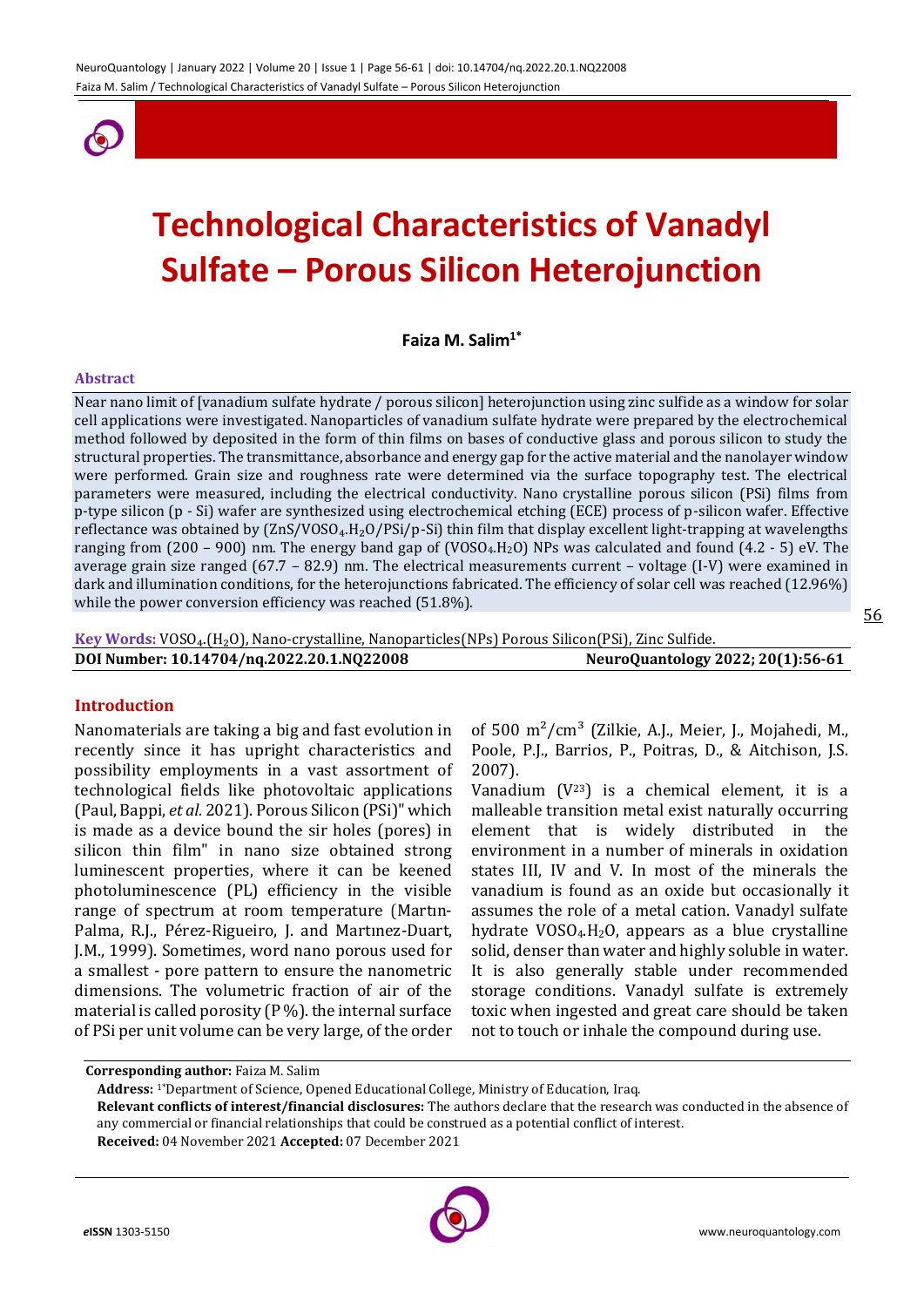Numerous literatures had been published on the subject of porous silicon and the use of the electrochemical etching method in addition to the method of preparing thin films using the droplet casting technique and studying the physical and technological properties of the membranes of the different systems for manufacturing solar cells with various windows of the type n or p like zinc sulfide, where these research provided important information in support of the research that followed; some of these literatures" ultraviolet to visible light sensing property of metal-semiconductormetal was reported to enhance the optical properties of ZnS-PS: p-Si hybrid heterostructure (M Das, S Sarmah, D Sarkar 2021), the synthesis and the optical response of gold nanoparticles and thin nanostructured films grown by pulsed laser deposition are studied (M Ghidelli *et al.* 2018), the thermionic vacuum arc technology has found its firm place among the different procedures for thin film deposition (R Vladoiu *et al*. 2020)".

The Aims of the study summarized by preparation and characteristic of  $VOSO<sub>4</sub>$ .H<sub>2</sub>O NPs prepared by using the hydrothermal method, and deposition on porous silicon and glass by the aid of drop casting method, then it will be studied its structural and morphological properties. As well as fabricated porous silicon substrate by the aid of electrochemical etching (ECE), and investigate its morphology and structural properties. Moreover, calculate the efficiency of  $(Ag / ZnS / VOSO<sub>4</sub>.H<sub>2</sub>O /$ PSi / Si / Al) heterojunction as solar cell.

# **Theoretical Considerations**

Solar cells are electrical devices with an optical and structural basis, through which light is invested to produce electrical energy. Therefore, it is very necessary to study the theoretical basis for the physical and technological characteristics for the components of the solar cell, since it is led to determine the efficiency of these cells. By studying X-ray diffraction (XRD), it is possible to determine the structural properties, including the rate of crystallite size (*D*). The rate of crystallite size can be calculated from the x-ray examination using the Sherrer formula (B Himabindu *et al.* 2021):

$$
D = \frac{0.94 \times \lambda}{\beta \times \cos(\theta)} \tag{1}
$$

 $\beta$ : represent full width at half maximum (FWHM) measured by radian angles**.**

The dislocation density is the number of dislocations of lines that take off the unit area in that crystal. This is the percentage of total length of all dislocation lines, and crystal volume, in practices the density of the dislocations is measured using the giving relationship (C Shang *et al*. 2021):

$$
\delta = \frac{1}{D^2} \tag{2}
$$

Where  $\delta$ : is the dislocation density (Lines/(nm)<sup>2</sup>), *D*: represent the average crystallite size (nm). Micro strain (*ε*) is a measure of the deformation of the material due to stress and tensile tension in the chain, which causes the lattice to continually deviate from its regular card value. The thin film's growth comes from the expansion of the compression within the crystalline lattice, which could be measured by the following equation (S Chattopadhyay *et al*. 2021):

$$
\varepsilon = \frac{\beta \times \cos \theta}{4} \tag{3}
$$

The optical properties of PSi have not been determined with enough resolution to confirm the quantum confinement model directly. The absorption edge of the band to band transition is affected by quantum confinement and it increases with the increase in the confinement energies of electrons and holes. It can be computed the energy gap according to the following equation [Y Matsuzaki *et al*. 2021]:

$$
E_g\left(eV\right) = \frac{1240}{\lambda} \tag{4}
$$

Transmission represent the amount of intensity light rays (*I*) that penetrated the thin film produced, to the ratio of the fall light rays from the source (*Io*) [Hegazy, H. *et al.* 2021]:

$$
T = \frac{I}{I_0} \tag{5}
$$

Absorbance (*A*) defines by the ratio between the intensity radiations absorbed by thin films prepared (*Ia*) and the intensity incident radiation (*Io*) (Goblet, M. *et al.* 2021):

$$
A = \frac{I_a}{I_0} \tag{6}
$$

Absorption describes a reduction in electromagnetic radiation intensity when reaching a certain medium. Absorptions can be also being expressed in terms of transmission (*T*) and reflectivity (*R*) (Aggoune, W., *et al.* 2021):

$$
A = 1 - T - R \tag{7}
$$

Reflectance (*R*) can be explained as the ratio of the reflected beam intensity (*IR*) at the two-sided bordered and the intensity of the incident beam. Reflectivity is dependent upon the wavelength and nature of the surface of the thin film surface. It can be estimated based on the following relationship (Zhao, Y., *et al.* 2021):

$$
R = \frac{I_0}{I_R} \tag{8}
$$

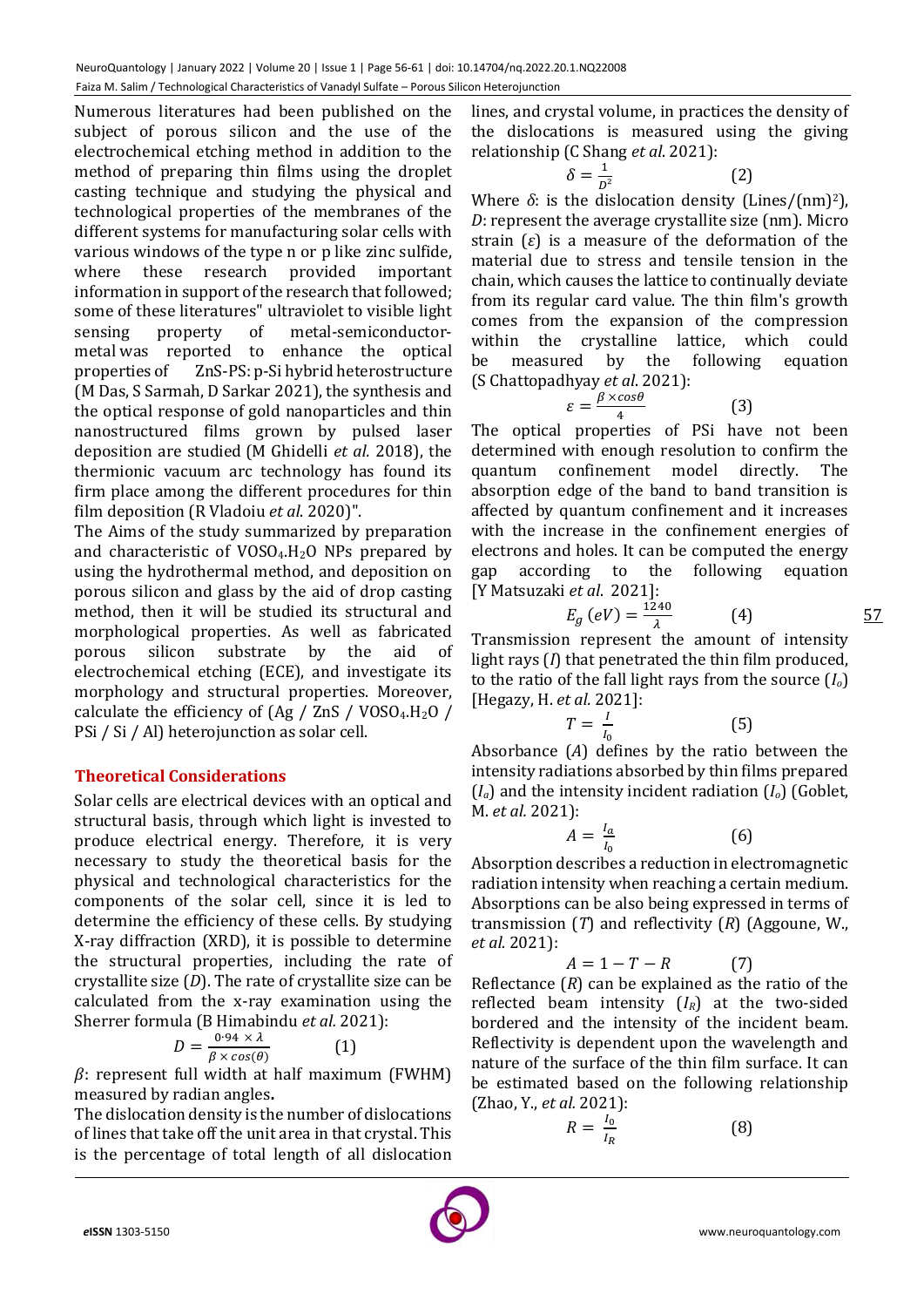One of the most basic parameters of the electrical properties of a solar cell is the filling factor. It defines as the ratio between ability from heterojunction and real abilities  $(I_m V_m / I_{SC} V_{OC})$ . The ability can be obtained from the solar cell and can be written as the following relation (Green, M., *et al.* 2021):

$$
F.F = \left[\frac{(I_m V_m)}{(I_{sc} V_{oc})}\right] \times 100\%
$$
 (9)  

$$
P_m = [I_m V_m]
$$
 (10)

Where *Vm*: highest voltage. *Im*: highest current. *Pm*: maximum electrical power. Conversion efficiency (*η*) represents by the ratio between the biggest external electrical powers (*Pm*) to the incident light power  $(P_{in})$  on an active area  $(A_{ac})$ , determine by relation (Akman, E., *et al.* 2021):

$$
\eta = \left[\frac{(p_m)}{(p_{in}A_{ac})}\right] \times 100\%
$$
 (11)

The power conversion efficiency (*PCE*) is defined as "the percentage of the solar power that is changed from absorbed light to electrical energy" (Zhao, L., et al. 2021):

$$
PCE = \left[\frac{(FF \times J_{sc} \times V_{oc})}{(P_{in})}\right] \times 100\% \quad (12)
$$

# **Experimental**

One of the most common way to prepare thin films solvent, which considered as the simplest method to fabricate thin films is (Drop casting method), where the nanoparticles prepared from  $(VOSO<sub>4</sub>, H<sub>2</sub>O)$  and mixed with distilled water. In addition to this composite process, the granulate material dissolved in the distilled water to prepare a solvent with heated the mixture then prepared specific concentration, at the last deposited on porous silicon and glass substrates.

Monocrystalline silicon wafer (p-type) having resistivity of (10 Ω.cm), and an orientation of (100). The porous of  $(p - type)$  silicon layers were fabricated by electrochemical etching where a p-type silicon substrate was placed in the Teflon etching cell using a mixture (1:1) of hydrofluoric acid (purity 40%) and ethanol (purity 99.99%) at room temperature. The substrates were cut into rectangles with areas of  $(1.5 \times 1.5)$  cm<sup>2</sup>. The sample was etched at a current density of  $(10)$  mA/cm<sup>2</sup> at etching time (10) min. After chemical treatment,  $(0.1)$  µm thick  $(A)$ ] layers were deposited, by using an evaporation method, on the backsides of the silicon wafer as electric electrode, besides using (ZnS) to make window on the surface of  $(VOSO<sub>4</sub>, H<sub>2</sub>O)$  follow the making  $(Ag)$  electrode on the surface of (ZnS) layer.

In brief, the properties for this study included the structural, optical and electrical measurement for the active areas  $(A_{ac})$  of  $(Ag / ZnS / VOSO<sub>4</sub>.H<sub>2</sub>O / PSi$ / p-Si / Al) solar cell.

# **Result and Discussion**

The results came in order to achieve the goals set for this study, which included the structural, optical and electrical properties of the heterojunction for the purpose of using there to improving the solar cell efficiency. The structural properties were verified through an x-ray examination. Figure (1) shows the XRD examination of the nanofilm  $(VOSO<sub>4</sub>.H<sub>2</sub>O)$ deposited on a glass base with one mole concentration. The result was matched with the standard card (this Figure shows peaks which agreement with the cards (JCPDS 20-1224: S, 73-0514:  $VO<sub>2</sub>$ ). The highest value of the compound was at the angle ( $2\theta = 13.09^{\circ}$ ). From the matching it can be seen that the most of XRD peaks are indexed to hexagonal structure.

Figure (2), represents an X-ray test of each of the standard crystalline silicon thin film in addition to the porous silicon sample prepared as coming in the procedure of experimental work. A single strong, sharp and narrow peak is seen at  $2\theta = 69.14^{\circ}$ oriented only along the (100) direction and confirming the single-crystal structure of the PSi layer, belonging to the reflective plane (100) of Si (According to ICDDN 1997 and 2011 JCPDS). Through the Figure, a wide sharp peak can be seen, and the slight width of the zigzag peaks can be explained as being due to the increase in the thickness of the porous silicon layer at the nano size. Through the XRD results, it was found that the porous silicon was formed into thin crystalline silicon, which helped to increase the absorption range of the visible spectrum.

Figure (3) summarizes the x-ray examination of the window material n - type (ZnS), and it can be seen from the Figure that the highest direction of growth of the compound was at the angle  $(2\theta = 27.9^{\circ})$ . All results of x – ray examinations are illustrated in Tables (1).

| Sample                              | 2θ    | ß     | D     | $\delta$ x 10 <sup>-4</sup> | $\epsilon$ x 10 <sup>-4</sup> |
|-------------------------------------|-------|-------|-------|-----------------------------|-------------------------------|
| Type                                | deg.  | deg.  | nm    | Lines /                     | $($ lines $-2$                |
|                                     |       |       |       | nm <sup>2</sup>             | $nm-4$                        |
| PSi                                 | 69.14 | 2.28  | 60.79 | 2.70                        | 82.16                         |
| VOSO <sub>4</sub> .H <sub>2</sub> O | 13.09 | 0.236 | 33.47 | 8.92                        | 8.44                          |
| ZnS                                 | 27.9  | 0.073 | 22.42 | 1.989                       | 0.309                         |

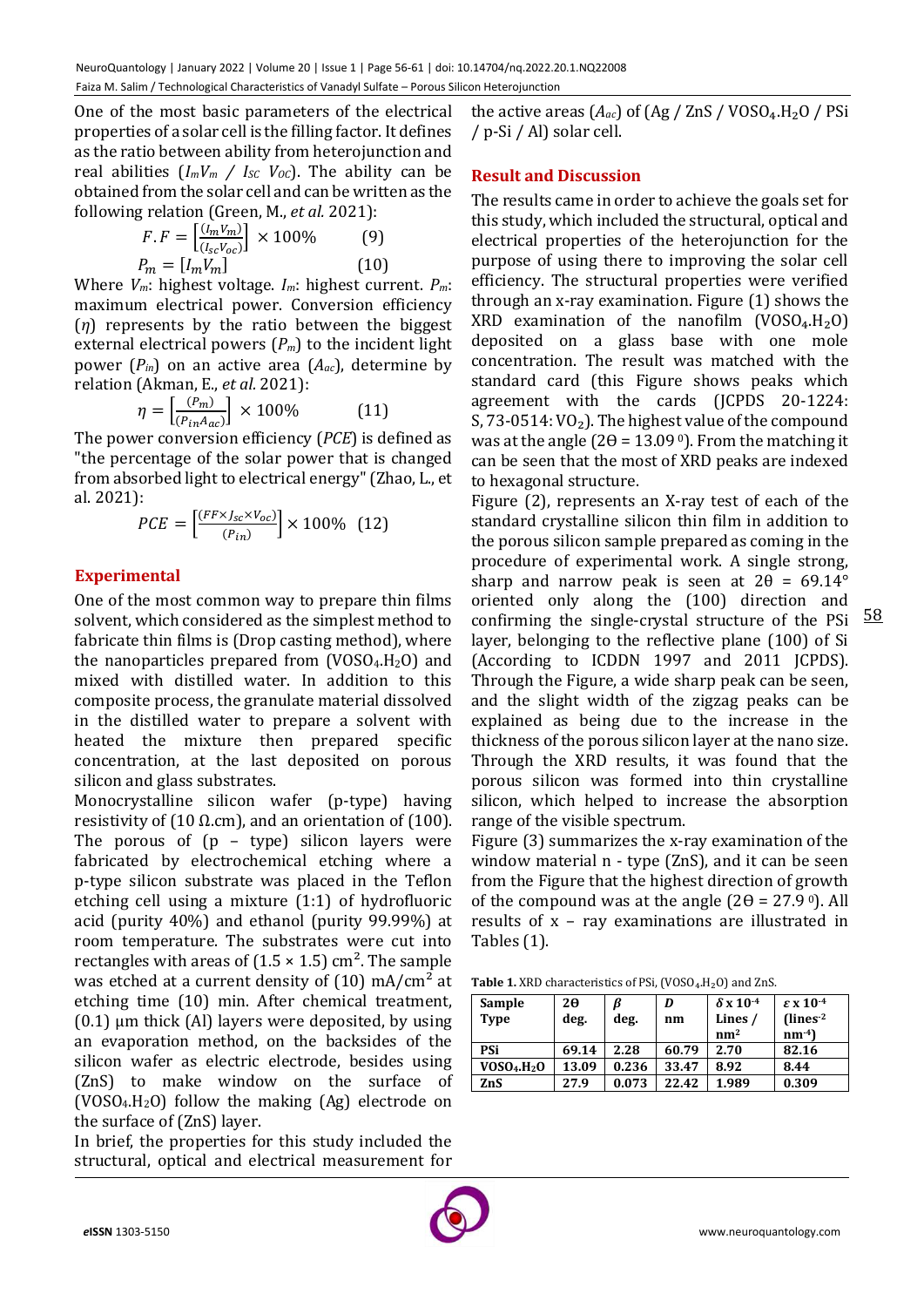

**Figure 1.** The XRD pattern of VOSO<sub>4</sub>. H<sub>2</sub>O NPs solvent



**Figure 2.** The XRD pattern: (A) of PSi sample anodized etching current density at  $(10)$  mA/cm<sup>2</sup> and etching time  $(10)$  min.  $(B)$  Crystalline Silicon wafer



**Figure 3.** The XRD pattern of (n – ZnS) NPs

The specific investigation AFM images of PSi prepared from p-type silicon samples, which synthesis with fixed current density (10 mA/cm2) and time etching (10 min) are illustrated the

formation of uniform porous structure on the silicon wafer as shown in Figure (4). The pore average diameter, average roughness and root mean square have been estimated. Figure (4) shows 3D AFM image for PSi, VOSO4.H2O and ZnS NPs. The morphology of the fabricated PSi layer by the AFM analyses is shown homogeneous and smooth structures. It has columnar grains measured from AFM analysis using software (imager 4.62) their average grain size, average roughness and the RMS are listed in Table (2). The AFM image of the irradiated surface exhibits coarser grind and rough surface.

**Table 2.** The Grain size, Roughness average and Root mean square of PSi. VOSO4.H2O and ZnS.

| <b>Sample</b><br>type               | Grain<br>size<br>nm | <b>Roughness</b><br>nm | <b>Root Mean</b><br><b>Square nm</b> |
|-------------------------------------|---------------------|------------------------|--------------------------------------|
| PSi                                 | 82.9                | 18.9                   | 9.7                                  |
| VOSO <sub>4</sub> .H <sub>2</sub> O | 45.92               | 2.34                   | 2.7                                  |
| ZnS                                 | 73.33               | 4.52                   | 4.83                                 |

photoluminescence spectra of the (PSi / Si), 59 Essential investigations on (PSi) show the result of an important signal of material represented via  $(VOSO<sub>4</sub>.H<sub>2</sub>O / PSi / Si)$  and  $(ZnS / VOSO<sub>4</sub>.H<sub>2</sub>O / PSi /$ Si) heterojunctions as shown in Figure (5).

The emission peak of PSi are displayed at (770 nm) for the excitation wavelength at (650 nm). In this specific test, PL spectrum of NPs solution prepared with different concentration deposited on porous silicon (PSi) substrate, VOSO<sub>4</sub>.H<sub>2</sub>O/PSi heterojunction, the results done at room temperature with an excitation wavelength (550 nm), as illustrated in Figure (5). A single broad beak given at the area of green color 550 nm (2.25 eV) observed from the NPs fabricated films in (1 mole) concentration. The PL spectrum of  $(ZnS / VOSO<sub>4</sub>.H<sub>2</sub>O$ / PSi / Si) shows the Gaussian curve.

Table (3) represents the measurement and calculations of electric properties to get the efficiency of the  $(Ag / ZnS / VOSO<sub>4</sub>.H<sub>2</sub>O / PSi / Si /$ Al) heterojunction as the solar cells device.

**Table 3.** The parameters of I-V curve characteristics of active heterojunction solar cell

| Sample type                                     | Voc(V) | <b>Isc</b><br><b>ImAl</b> | $\mathbf{c}$ [mA<br>$\rm \ell cm^{2}l$ | Im<br>[ <b>m</b> A] | Vm(V) | $F.F\%$ | $\eta\%$ | <b>PCE</b><br>$\%$ |
|-------------------------------------------------|--------|---------------------------|----------------------------------------|---------------------|-------|---------|----------|--------------------|
| Ag / PSi / Si / Al                              | 4.3    | 5.2                       | 5.2                                    | 4.24                | 3.6   | 68.2    | 3.81     | 15.2               |
| $Ag / VOSO4.H2O / PSi / Si / Al$                | 7.25   | 8.8                       | 8.8                                    | 6.76                | 4.9   | 51.9    | 8.28     | 33                 |
| Ag / ZnS / VOSO4.H <sub>2</sub> O /PSi / Si /Al | 6.92   | 12.8                      | 12.8                                   | 9.6                 | 5.4   | 58.5    | 12.96    | 51.8               |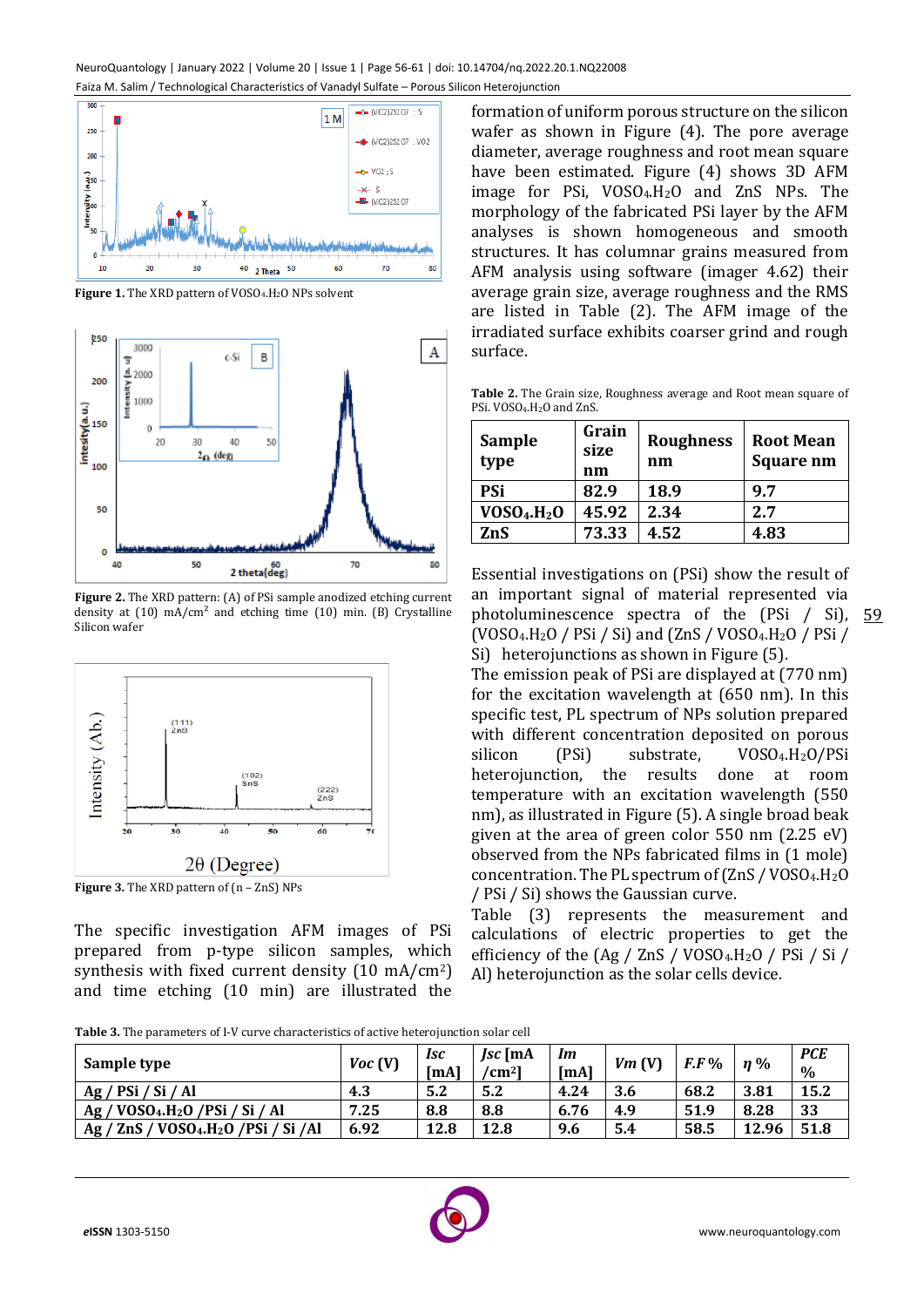



**(c)**

Figure 4. AFM of a) PSi, b) VOSO<sub>4</sub>.H<sub>2</sub>O and c) ZnS NPs

 $V_{0.00}$  $0.00$ 



**Figure 5.** Photoluminescence spectra of the (PSi / Si), (VOSO<sub>4</sub>.H<sub>2</sub>O / PSi / Si) and (ZnS / VOSO<sub>4</sub>.H<sub>2</sub>O / PSi / Si) heterojunctions

![](_page_4_Picture_6.jpeg)

Disminician